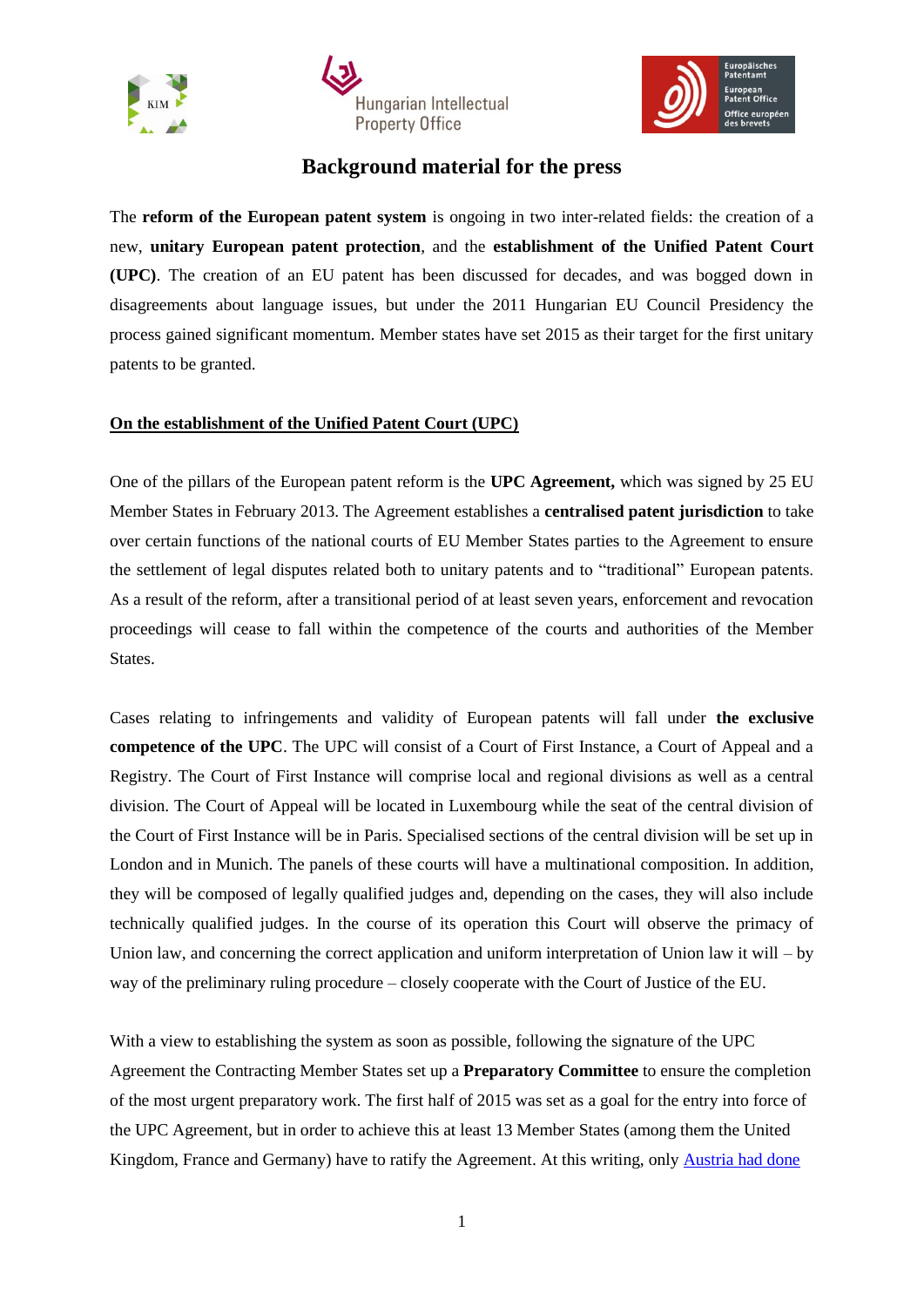





so, but draft ratification bills were under discussion in several other national parliaments. Malta and France have now completed the relevant parliamentary procedures, and preparations for ratification are also well under way in Belgium and the UK. Hungary will make a decision on the promulgation of the Agreement when the results of the relevant impact assessments and basic information for the implementation of the system are available; it is expected that the necessary proposal will be prepared in the course of 2014.

The main task of the five working groups of the Preparatory Committee is to work out the detailed rules before the entry into force of the UPC Agreement, but the Preparatory Committee must also provide for the necessary decisions in financial matters, the setting-up of the IT system of the Court, and the selection and training of the judges of the UPC. The task of the **Human Resources Working Group, operating under Hungarian coordination**, is to determine the **method of selecting the first judges**, and to lay down the principles for putting together the pool of judges. It will also be the task of this Working Group to draw up a training plan for candidate judges, to outline the basis of a future training plan for the periodic further training of judges and the future Staff Regulations.

In the course of establishing the UPC one of the most urgent tasks is to organise the **preparation of future judges of the UPC**, including training of judges from Member States with a low case-load. In order to do this, Member States with more experience in the area of patent litigation will provide professional training for candidate judges from other Member States. The Preparatory Committee will draw up training plans for this purpose. **The training of judges will commence before the entry into force of the UPC Agreement.** It will be the task of the HR Working Group to determine the mechanism for the selection of candidate judges, since the procedure laid down for the selection of judges will apply only as of the entry into force of the UPC Agreement. The HR Working Group will be assisted by an Advisory Panel in the pre-selection procedure; the panel will examine the applications received to check whether applicants meet the necessary requirements for holding the office of judge of the UPC. On the basis of the Advisory Panel's opinion, the HR Working Group will draw up a list of suitable candidates, then following the approval of the Preparatory Committee the selected candidates can, if necessary, take part in the training for judges during the preparatory phase.

One of the results of the negotiations leading to the achievement of the European patent reform, and a result with domestic implications, is that **the Training Centre of the UPC will be situated in Budapest**. The Training Centre will operate as a coordinating office for the training and further training of judges and candidate judges of the UPC, and it will be located in a government building in the Castle District (together with a local or regional division of the UPC in Hungary).